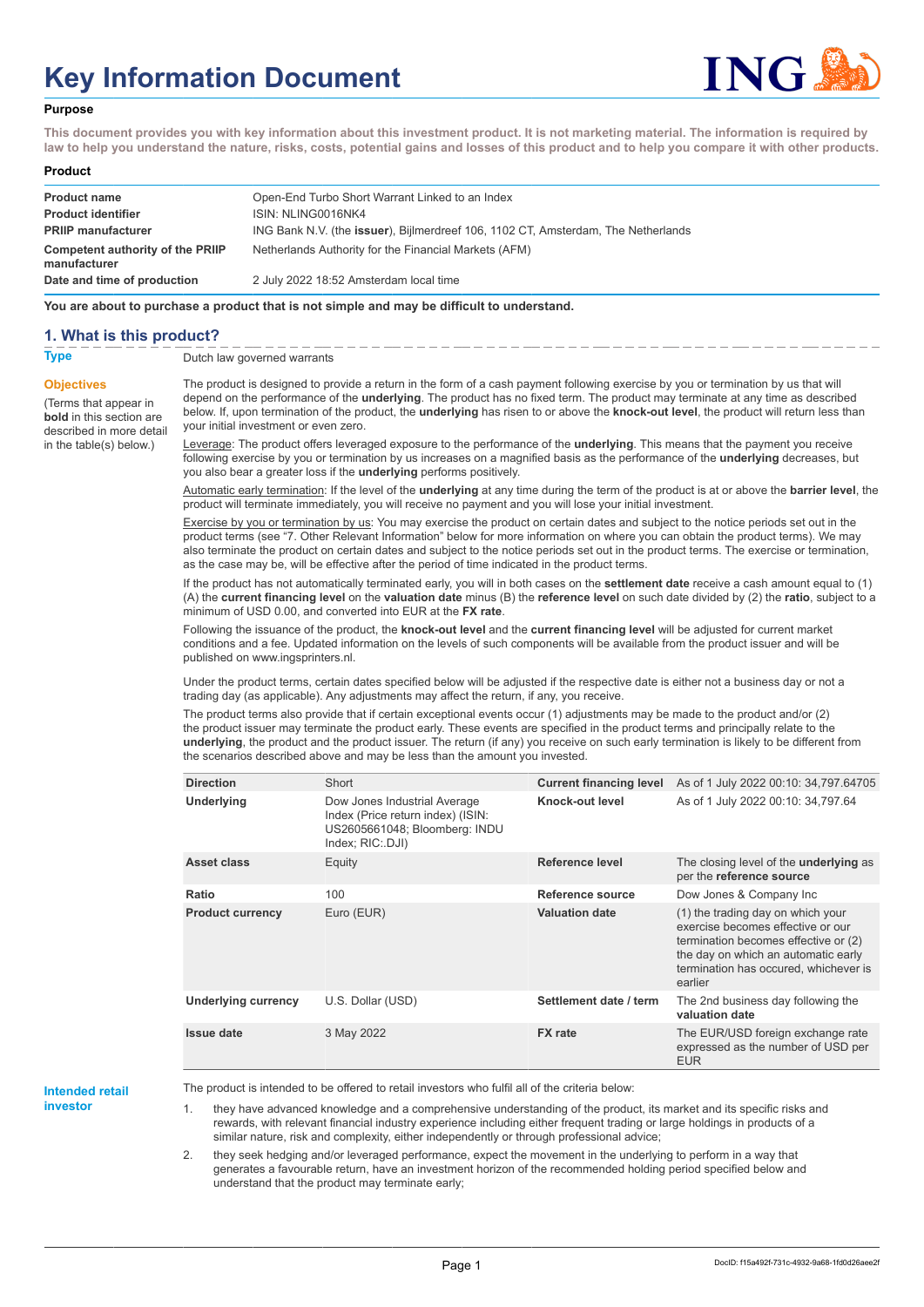- 3. they accept the risk that the issuer could fail to pay or perform its obligations under the product and they are able to bear a total loss of their investment; and
- 4. they are willing to accept a level of risk to achieve potential returns that is consistent with the summary risk indicator shown below.

The product is not intended to be offered to retail clients who do not fulfil these criteria.

## **2. What are the risks and what could I get in return?**

**Risk indicator**

**Performance scenarios**





**The risk indicator assumes you keep the product for 1 day. The actual risk can vary significantly if you cash in at an early or a later stage and you may get back less.**

The summary risk indicator is a guide to the level of risk of this product compared to other products. It shows how likely it is that the product will lose money because of movements in the markets or because we are not able to pay you.

We have classified this product as 7 out of 7, which is the highest risk class. This rates the potential losses from future performance at a very high level, and poor market conditions are very unlikely to impact our capacity to pay you.

**Be aware of currency risk:** If the currency of your account is different to the currency of this product, you will be exposed to the risk of suffering a loss as a result of the conversion of the currency of the product into the account currency. This risk is not considered in the indicator shown above. Because the product currency is different from the underlying currency, you will be exposed to the risk of suffering a loss if the underlying currency declines in value relative to the product currency.

**Be aware of currency risk:** If (i) the Underlying is traded in a different currency than EUR the unwind amount will be converted to EUR at the prevailing exchange rate which may result in a loss; or (ii) the currency of your account is different from the Currency of the product, you may be exposed to the risk of suffering a loss as a result of the conversion of the Currency of the product into the account currency. Risk (ii) above is not considered in the indicator shown above.

This product does not include any protection from future market performance so you could lose some or all of your investment.

If we are not able to pay you what is owed, you could lose your entire investment.

For detailed information about all risks relating to the product please refer to the risk sections of the prospectus and any supplements thereto as specified in the section "7. Other relevant information" below.

#### **Market developments in the future cannot be accurately predicted. The scenarios shown are only an indication of some of the possible outcomes based on recent returns. Actual returns could be lower.**

*Investment: EUR 10,000*

| <b>Scenarios</b>           |                                                                           | 1 day                          |  |
|----------------------------|---------------------------------------------------------------------------|--------------------------------|--|
|                            |                                                                           | (Recommended holding period)   |  |
| <b>Stress scenario</b>     | What you might get back after costs<br>Percentage return (not annualised) | <b>EUR 0.00</b><br>$-100.00\%$ |  |
| Unfavourable scenario      | What you might get back after costs<br>Percentage return (not annualised) | EUR 7.485.67<br>$-25.14%$      |  |
| <b>Moderate scenario</b>   | What you might get back after costs<br>Percentage return (not annualised) | EUR 8.303.18<br>$-16.97\%$     |  |
| <b>Favourable scenario</b> | What you might get back after costs<br>Percentage return (not annualised) | EUR 9,141.07<br>$-8.59%$       |  |

The average returns shown in the above table are not annualised, which means they may not be comparable to the average returns shown in other key information documents.

This table shows the money you could get back over the next day under different scenarios, assuming that you invest EUR 10,000.

The scenarios shown illustrate how your investment could perform. The recommended holding period for this product is less than one year. The figures are therefore not calculated on a per year basis, but for the recommended holding period. Figures in this section and "4. What are the costs?" are therefore not comparable with figures given for products with a recommended holding period of at least one year. The scenarios presented are an estimate of future performance based on evidence from the past on how the value of this investment varies, and are not an exact indicator. What you get will vary depending on how the market performs and how long you keep the product. The stress scenario shows what you might get back in extreme market circumstances, and it does not take into account the situation where we are not able to pay you.

This product cannot be easily cashed in. This means it is difficult to estimate how much you would get back if you cash in before the recommended holding period. You will either be unable to cash in early or you will have to pay high costs or make a large loss if you do so.

The figures shown include all the costs of the product itself, but may not include all the costs that you pay to your advisor or distributor. The figures do not take into account your personal tax situation, which may also affect how much you get back.

Buying this product holds that you think the level of the underlying will decrease.

Your maximum loss would be that you will lose your investment.

# **3. What happens if ING Bank N.V. is unable to pay out?**

You are exposed to the risk that the issuer might be unable to meet its obligations in connection with the product for instance in the event of bankruptcy or an official directive for resolution action. This may materially adversely affect the value of the product and could lead to you losing some or all of your investment in the product. The product is not a deposit and as such is not covered by any deposit protection scheme.